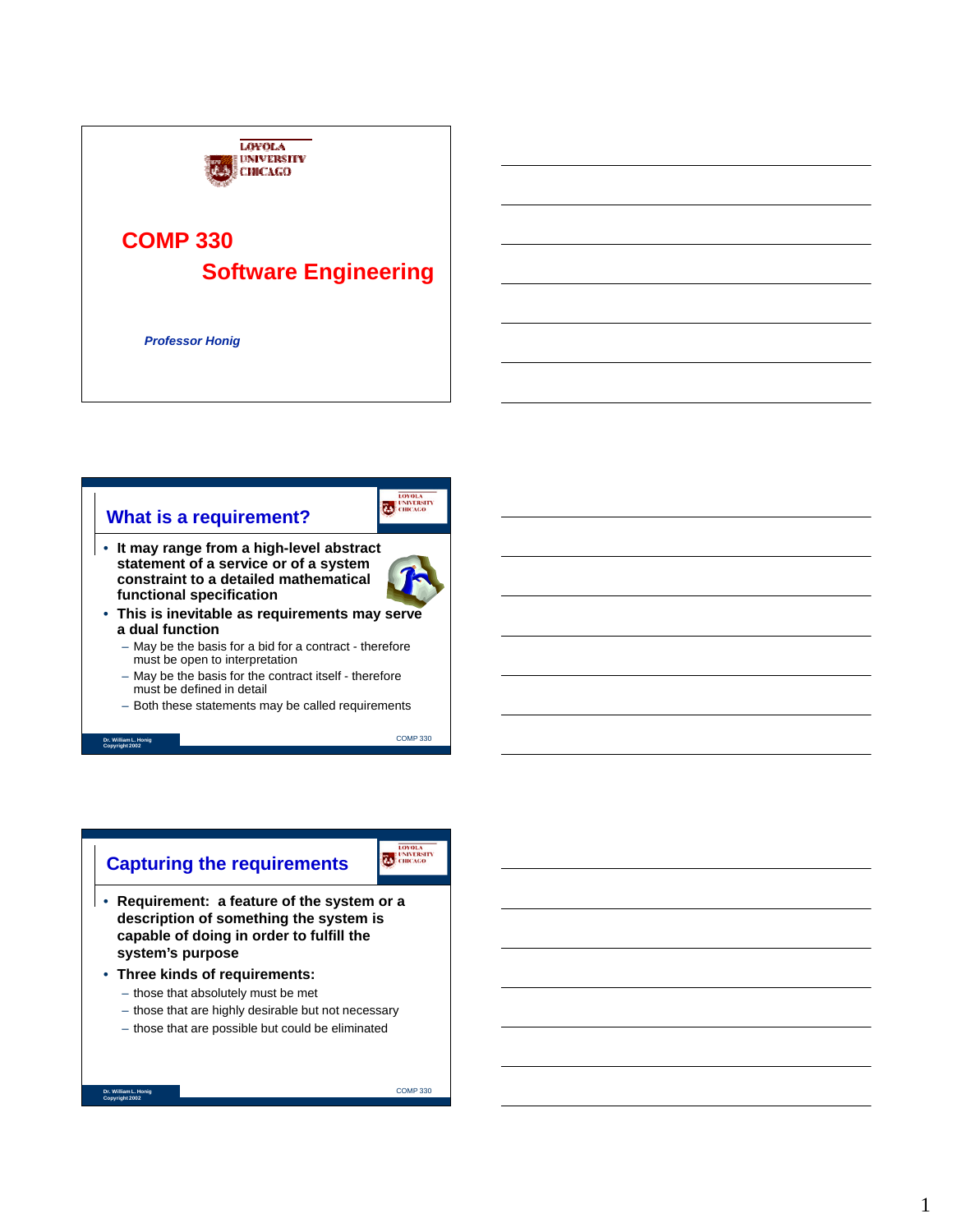### **Requirements documents**

EDIVOLA CHICAGO

COMP 330

- **Requirements definition: complete listing of what the customer expects the system to do**
- **Requirements specification: restates the definition in technical terms so that the designer can start on the design**
- **Configuration management: supports direct correspondence between the two documents**

#### **Dr. William L. Honig Copyright 2002**



**Dr. William L. Honig Copyright 2002**

COMP 330

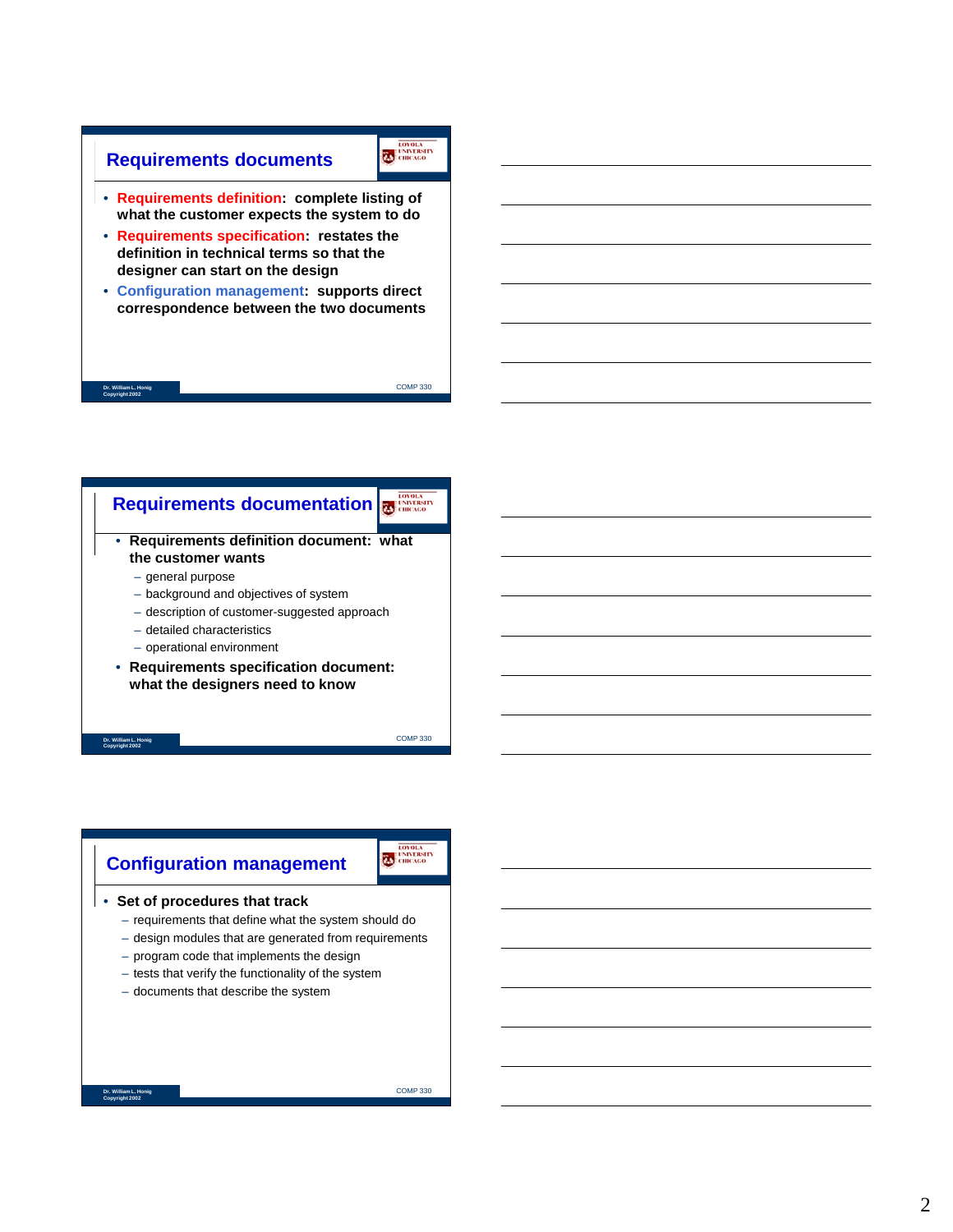





| <b>LOYOLA</b><br><b>Traditional Mismatcha</b><br><b>NIVERSIT</b><br>problem                                       |                                                                                                            |  |  |  |
|-------------------------------------------------------------------------------------------------------------------|------------------------------------------------------------------------------------------------------------|--|--|--|
| How developers see users                                                                                          | How users see developers                                                                                   |  |  |  |
| Users don't know what they want.<br>Users can't articulate what they want.                                        | Developers don't understand operational needs.<br>Developers place too much emphasis on<br>technicalities  |  |  |  |
| Users have too many needs that are politically<br>motivated                                                       | Developers try to tell us how to do our jobs.                                                              |  |  |  |
| Users want everything right now.                                                                                  | Developers can't translate clearly-stated needs into<br>a successful system.                               |  |  |  |
| Users can't prioritize needs.                                                                                     | Developers say no all the time.                                                                            |  |  |  |
| Users refuse to take responsibility for the system.<br>Users are unable to provide a usable statement of<br>needs | Developers are always over budget.<br>Developers are always late.                                          |  |  |  |
| Users are not committed to system development<br>projects.                                                        | Developers ask users for time and effort, even to the<br>detriment of the users' important primary duties. |  |  |  |
| Users are unwilling to compromise.                                                                                | Developers set unrealistic standards for<br>requirements definition.                                       |  |  |  |
| Users can't remain on schedule.                                                                                   | Developers are unable to respond quickly to<br>legitimately changing needs.                                |  |  |  |
| Dr. William L. Honig<br>Copyright 2002                                                                            | <b>COMP330</b>                                                                                             |  |  |  |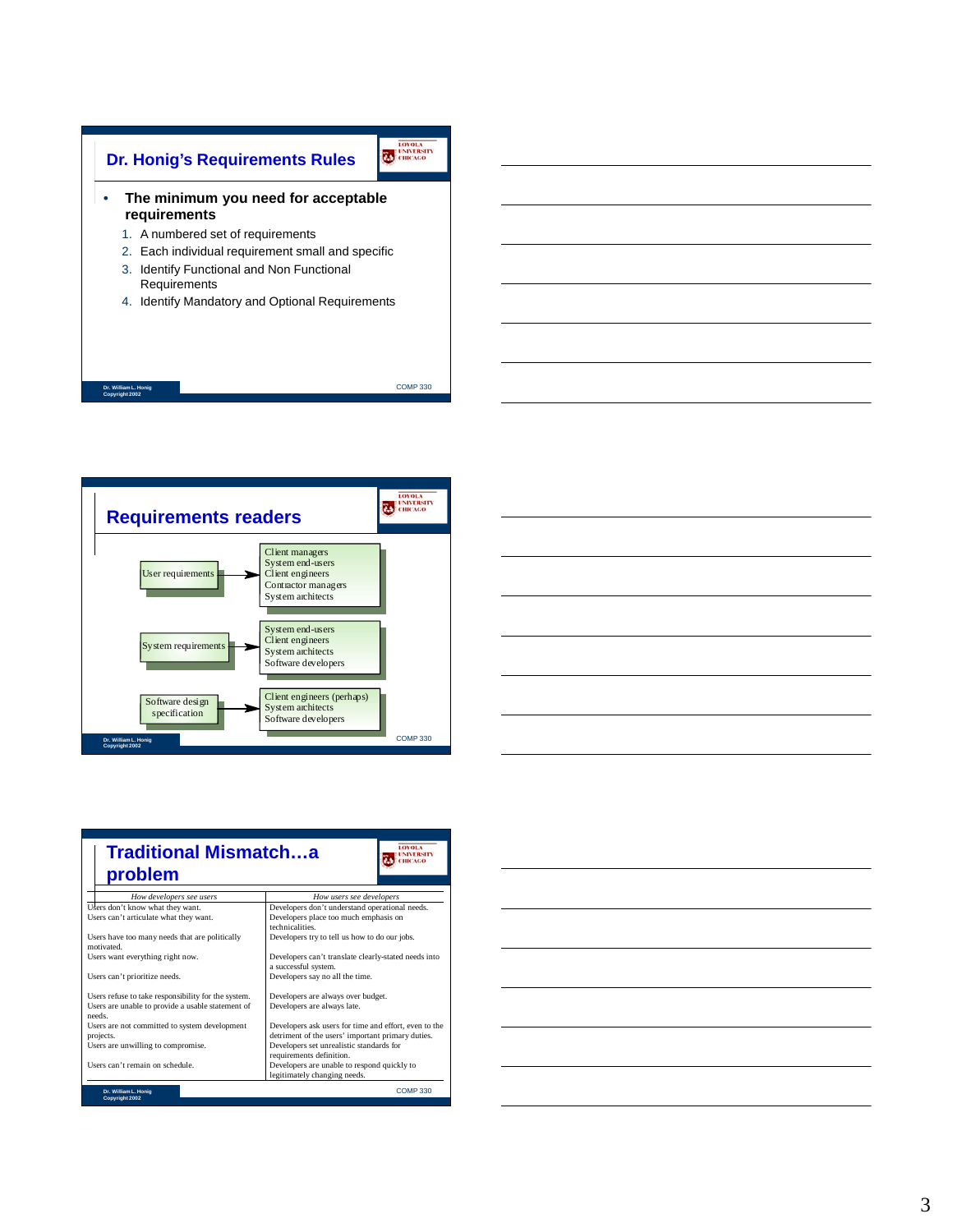



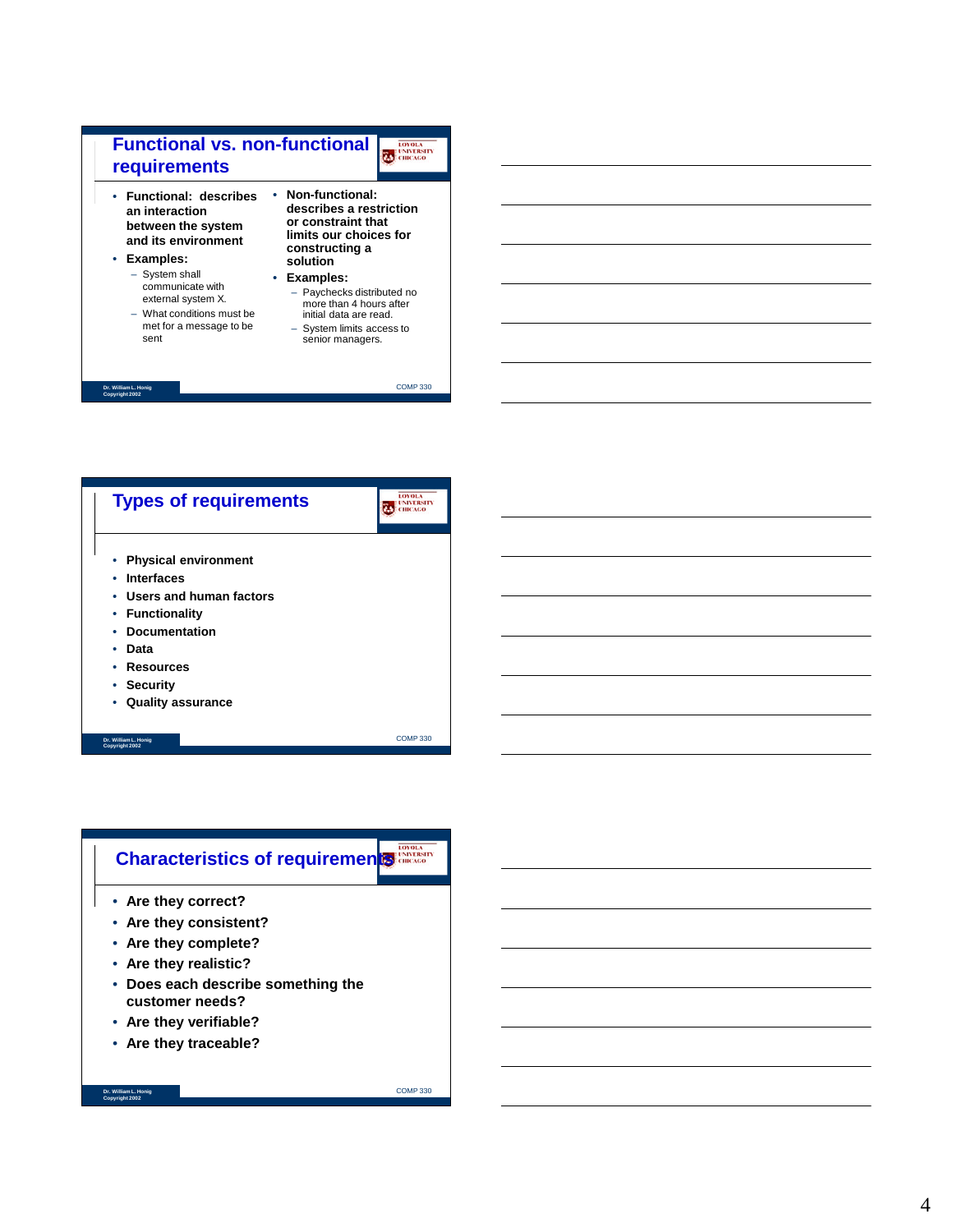# **Problems with NL specification**

COMP 330

LOVOLA UNIVERSITY

COMP 330

#### • **Ambiguity**

– The readers and writers of the requirement must interpret the same words in the same way. NL is naturally ambiguous so this is very difficult

#### • **Over-flexibility**

– The same thing may be said in a number of different ways in the specification

#### • **Lack of modularisation**

– NL structures are inadequate to structure system requirements

**Dr. William L. Honig Copyright 2002**

LOVOLA LOVOLA **Static descriptions of requirements**

#### • **Indirect reference** – Example: k equations in n unknowns

- **Recurrence relations** – Example: F(0)=1; F(1)=1; F(n+1)=F(n)+F(n-1)
- **Axiomatic definition**
- **Expression as a language** – Example: Backus-Naur form

**Dr. William L. Honig Copyright 2002**

|                                                                                                                                                                                                         |                                                   | <b>LOYOLA</b>                                                                                         |
|---------------------------------------------------------------------------------------------------------------------------------------------------------------------------------------------------------|---------------------------------------------------|-------------------------------------------------------------------------------------------------------|
| <condition></condition>                                                                                                                                                                                 | $2.2 = 10$                                        | <bool-term>   <bool-term> or <compotition< td=""></compotition<></bool-term></bool-term>              |
| <bool-term⊳< td=""><td><math>\mathbf{1} \mathbf{1} = \mathbf{1}</math></td><td><bool -="" fact="" or="">   <bool -="" fact="" or=""><br/><math>arrows</math> <br/>bool</bool></bool></td></bool-term⊳<> | $\mathbf{1} \mathbf{1} = \mathbf{1}$              | <bool -="" fact="" or="">   <bool -="" fact="" or=""><br/><math>arrows</math> <br/>bool</bool></bool> |
| term⊳                                                                                                                                                                                                   |                                                   |                                                                                                       |
| <bool -="" fact="" or=""></bool>                                                                                                                                                                        | $2.2 \pm 1.1$                                     | <u> <expr> <relop> <expr>   (<condition></condition></expr></relop></expr></u>                        |
| <rel op=""></rel>                                                                                                                                                                                       | $2.2 = 10$                                        | $ < < = < >$                                                                                          |
| $<$ expr $>$                                                                                                                                                                                            | $\mathbf{1} \mathbf{1} = \mathbf{1}$              | <term>   <expr> <addop> <term>   <addop></addop></term></addop></expr></term>                         |
| $<$ expr $>$                                                                                                                                                                                            |                                                   |                                                                                                       |
| <term⊳< td=""><td><math>\mathbf{1} \mathbf{1} = \mathbf{1}</math></td><td><factor>   <term> <mpyop> <factor></factor></mpyop></term></factor></td></term⊳<>                                             | $\mathbf{1} \mathbf{1} = \mathbf{1}$              | <factor>   <term> <mpyop> <factor></factor></mpyop></term></factor>                                   |
| ⊲factor>                                                                                                                                                                                                |                                                   | $\therefore$ = <scaled-expr>   <primary></primary></scaled-expr>                                      |
| $\epsilon$ scaled-expr $>$ ::=                                                                                                                                                                          |                                                   | ( <expr>) <scale>   <number> <scale></scale></number></scale></expr>                                  |
| <primary></primary>                                                                                                                                                                                     | $\mathbf{1} \mathbf{1} =$                         | ( <expr>) <regname>   <number>   <func></func></number></regname></expr>                              |
| $(expr>)$                                                                                                                                                                                               |                                                   |                                                                                                       |
| <number></number>                                                                                                                                                                                       | $\mathcal{L} \mathcal{L} = 0$                     | $\frac{1}{2}$ of nt eqer >   $\frac{1}{2}$ of nt eqer >   $\frac{1}{2}$ of nt eqer >                  |
| $\le$ i nt eger >. $\le$ i nt eger >                                                                                                                                                                    |                                                   |                                                                                                       |
| <regname></regname>                                                                                                                                                                                     | $\cdots$ : $\cdots$                               | $s$ <regchar> <math> </math> <regname> <regchar></regchar></regname></regchar>                        |
| <i eger="" nt=""></i>                                                                                                                                                                                   |                                                   | $\therefore$ = < digit >   < digit > < integer >                                                      |
| $<$ r egchar $>$<br><addop></addop>                                                                                                                                                                     | $2.2 = 10$                                        | <digit>   <letter>   <underscore></underscore></letter></digit>                                       |
| <digit></digit>                                                                                                                                                                                         | $2.2 = 1$<br>$\mathbf{1} \mathbf{1} = \mathbf{1}$ | $+$   $-$<br>$0$   1   2   3   4   5   6   7   8   9                                                  |
| <f unc=""></f>                                                                                                                                                                                          | $\pm 1 = -1$                                      | $abs$   $trunc$                                                                                       |
| ⊲letter>                                                                                                                                                                                                |                                                   | $A   a   B   b   C   c   D   d   E   e  $                                                             |
| $\ldots$ $Y \mid y \mid Z \mid z$                                                                                                                                                                       |                                                   |                                                                                                       |
| <m op=""></m>                                                                                                                                                                                           | $\mathbf{1} \mathbf{1} = \mathbf{1}$              | $\prime$ 1<br>mod                                                                                     |
| <scale></scale>                                                                                                                                                                                         | $\pm 10 = 10$                                     | c   d   h   i   l   P   p   q   t   v                                                                 |
| <under e="" scor=""></under>                                                                                                                                                                            | $\mathbf{1} \mathbf{1} = \mathbf{1}$              | (ASCII character 95)                                                                                  |
|                                                                                                                                                                                                         |                                                   |                                                                                                       |
|                                                                                                                                                                                                         |                                                   |                                                                                                       |
| Dr. William L. Honig<br>Copyright 2002                                                                                                                                                                  |                                                   | <b>COMP330</b>                                                                                        |

| the contract of the contract of the contract of the contract of the contract of |                                                                                                                                                                                                                               |  |
|---------------------------------------------------------------------------------|-------------------------------------------------------------------------------------------------------------------------------------------------------------------------------------------------------------------------------|--|
|                                                                                 |                                                                                                                                                                                                                               |  |
|                                                                                 |                                                                                                                                                                                                                               |  |
| the contract of the contract of the contract of the contract of the contract of |                                                                                                                                                                                                                               |  |
|                                                                                 |                                                                                                                                                                                                                               |  |
|                                                                                 |                                                                                                                                                                                                                               |  |
|                                                                                 | the control of the control of the control of the control of the control of the control of the control of the control of the control of the control of the control of the control of the control of the control of the control |  |
|                                                                                 |                                                                                                                                                                                                                               |  |
|                                                                                 |                                                                                                                                                                                                                               |  |
|                                                                                 |                                                                                                                                                                                                                               |  |
|                                                                                 |                                                                                                                                                                                                                               |  |
|                                                                                 |                                                                                                                                                                                                                               |  |
|                                                                                 |                                                                                                                                                                                                                               |  |
|                                                                                 |                                                                                                                                                                                                                               |  |
|                                                                                 |                                                                                                                                                                                                                               |  |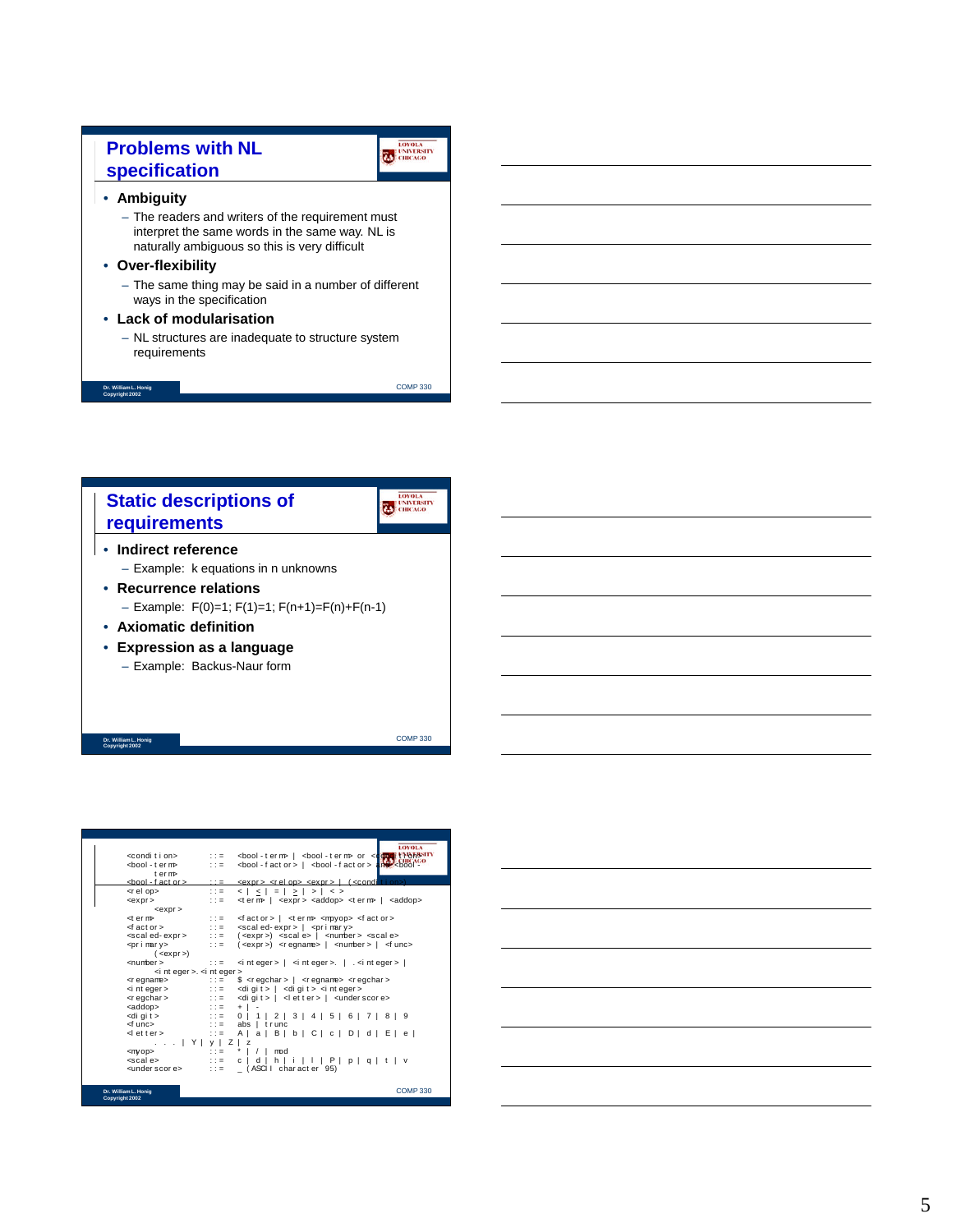

|                                                                                                                 |  | $\sim$ |
|-----------------------------------------------------------------------------------------------------------------|--|--------|
|                                                                                                                 |  |        |
|                                                                                                                 |  |        |
|                                                                                                                 |  |        |
|                                                                                                                 |  |        |
|                                                                                                                 |  |        |
|                                                                                                                 |  |        |
|                                                                                                                 |  |        |
|                                                                                                                 |  |        |
|                                                                                                                 |  |        |
| the contract of the contract of the contract of the contract of the contract of                                 |  |        |
|                                                                                                                 |  |        |
|                                                                                                                 |  |        |
|                                                                                                                 |  |        |
|                                                                                                                 |  |        |
|                                                                                                                 |  |        |
| the contract of the contract of the contract of the contract of the contract of the contract of the contract of |  |        |
|                                                                                                                 |  |        |
|                                                                                                                 |  |        |

 $\overline{a}$ 

| <b>Dynamic descriptions</b>            |                            |        |        |        | <b>LOYOLA</b><br>UNIVERSITY<br>ніслео |
|----------------------------------------|----------------------------|--------|--------|--------|---------------------------------------|
| <b>Decision tables</b>                 |                            |        |        |        |                                       |
|                                        | Table 4.1. Decision table. |        |        |        |                                       |
|                                        | Rule 1                     | Rule 2 | Rule 3 | Rule 4 | Rule 5                                |
| High standardized exam scores          | T                          | F      | F      | F      | F                                     |
| High grades                            |                            | T      | F      | F      | F                                     |
| Outside activities                     |                            |        | T      | F      | F                                     |
| Good recommendations                   |                            | ٠      | ٠      | T.     | F                                     |
| Send rejection letter                  |                            |        | X      | X      | X                                     |
| Send admission forms                   | X                          | X      |        |        |                                       |
|                                        |                            |        |        |        |                                       |
| Dr. William L. Honig<br>Copyright 2002 |                            |        |        |        | <b>COMP330</b>                        |





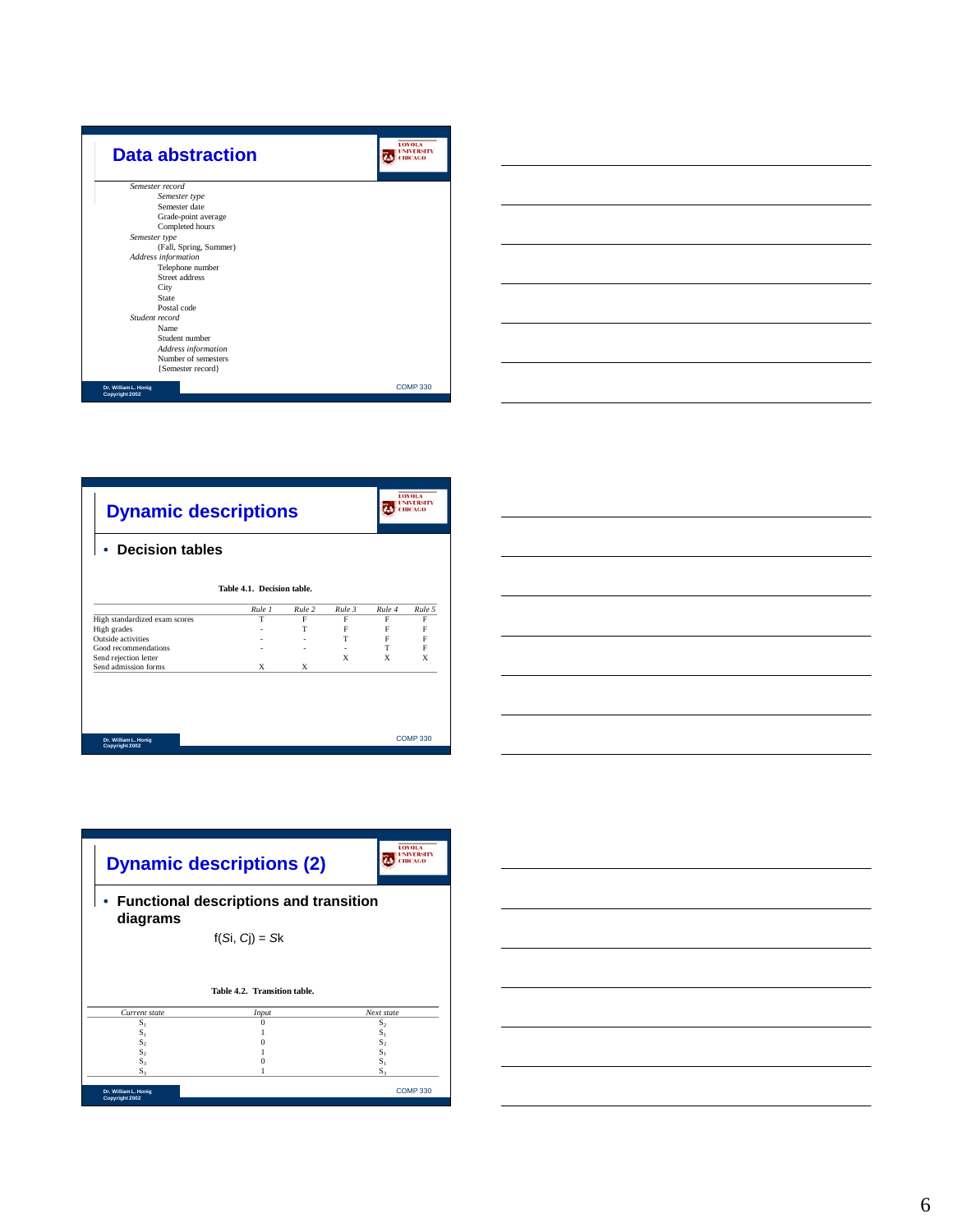# **Object-oriented specifications**

- **Each entity in the system is an object.**
- **A method or operation is an action that can be performed directly by the object or can happen to the object.**
- **Encapsulation: the methods form a protective boundary around an object.**
- **Class hierarchies of objects encourage inheritance.**
- **Polymorphism: same method for different objects, each with different behavior**

**Dr. William L. Honig Copyright 2002**

COMP 330

# **Guidelines for writing requirements**

- **Invent a standard format and use it for all requirements**
- **Use language in a consistent way. Use shall for mandatory requirements, should for desirable requirements**
- **Use text highlighting to identify key parts of the requirement**
- **Avoid the use of computer jargon**

#### **Dr. William L. Honig Copyright 2002**

# **Requirements document structure**

- **Introduction**
- **Glossary**
- **User requirements definition**
- **System architecture**
- **System requirements specification**
- **System models**
- **System evolution**
- **Appendices**
- **Index**

**Dr. William L. Honig Copyright 2002**



COMP 330

COMP 330

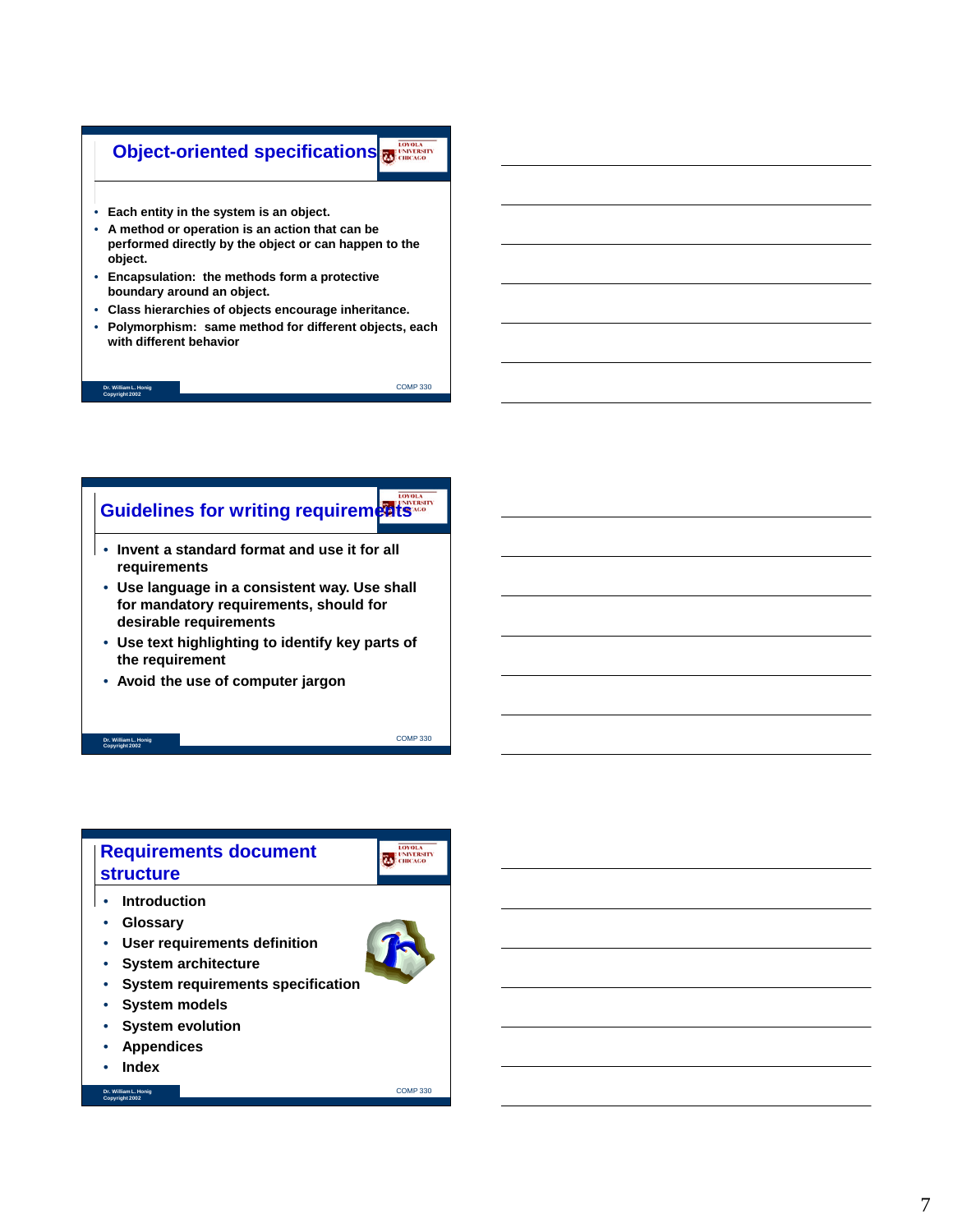## **Key points**

- **Requirements set out what the system should do and define constraints on its operation and implementation**
- **Functional requirements set out services the system should provide**
- **Non-functional requirements constrain the system being developed or the development process**
- **User requirements are high-level statements of what the system should do**

COMP 330

CHICAGO

CHICAGO

COMP 330

COMP 330

**Dr. William L. Honig Copyright 2002**

# **Key points**

- **User requirements should be written in natural language, tables and diagrams**
- **System requirements are intended to communicate the functions that the system should provide**
- **System requirements may be written in structured natural language, a PDL or in a formal language**
- **A software requirements document is an agreed statement of the system requirements**

**Dr. William L. Honig Copyright 2002**

**Dr. William L. Honig Copyright 2002**

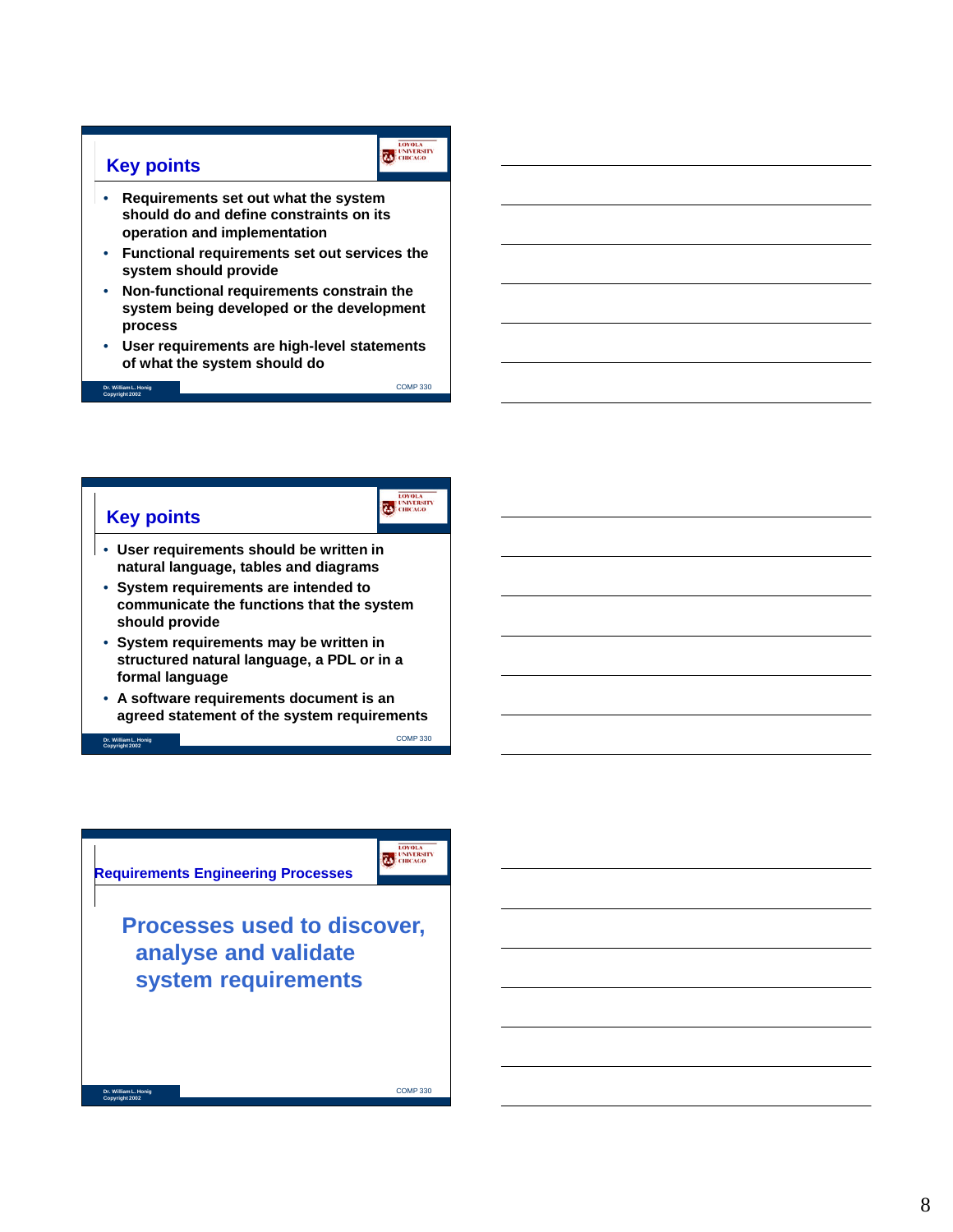

**Dr. William L. Honig Copyright 2002**



- **To describe the principal requirements engineering activities**
- **To introduce techniques for requirements elicitation and analysis**
- **To describe requirements validation**
- COMP 330 • **To discuss the role of requirements management in support of other requirements engineering processes**



![](_page_8_Picture_7.jpeg)

![](_page_8_Figure_8.jpeg)

![](_page_8_Figure_9.jpeg)